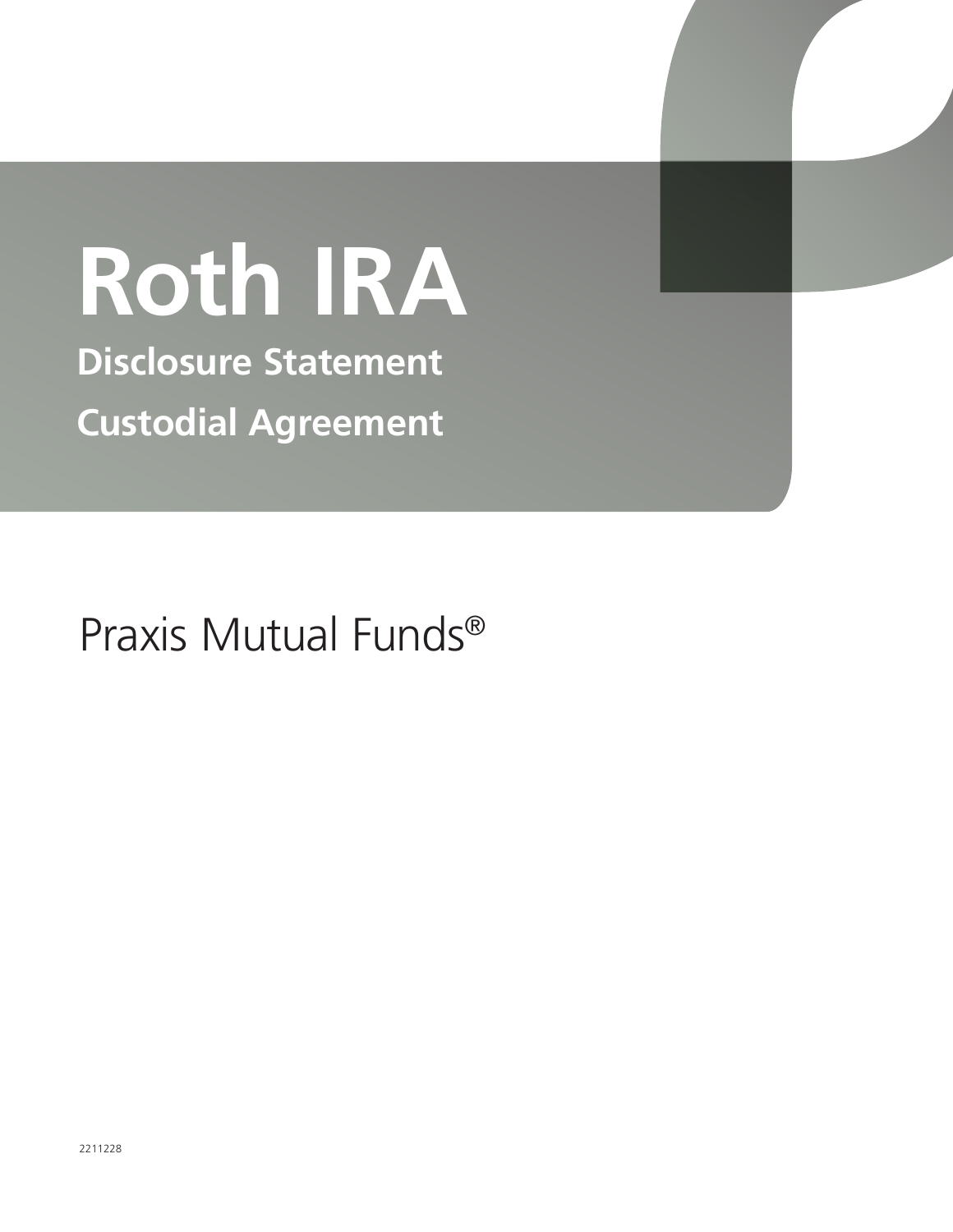# **ROTH INDIVIDUAL RETIREMENT CUSTODIAL ACCOUNT AGREEMENT**

Form 5305-RA under section 408A of the Internal Revenue Code. The Internal Revenue Code. FORM (Rev. Dec. 2021

The depositor named on the application is establishing a Roth individual retirement account (Roth IRA) under section 408A to provide for his or her retirement and for the support of his or her beneficiaries after death.

The custodian named on the application has given the depositor the disclosure statement required by Regulations section 1.408-6.

The depositor has assigned the custodial account the sum indicated on the application.

The depositor and the custodian make the following agreement:

## **ARTICLE I**

Except in the case of a qualified rollover contribution described in section 408A(e) or a recharacterized contribution described in section 408A(d)(6), the custodian will accept only cash contributions up to \$5,500 per year for 2013 through 2017. For individuals who have reached the age of 50 by the end of the year, the contribution limit is increased to \$6,500 per year for tax years 2013 through 2017. For years after 2017, these limits will be increased to reflect a cost-of-living adjustment, if any.

## **ARTICLE II**

- 1. The annual contribution limit described in Article I is gradually reduced to \$0 for higher income levels. For a depositor who is single or treated as a single, the annual contribution is phased out between adjusted gross income (AGI) of \$118,000 and \$133,000; for a married depositor filing jointly, between AGI of \$186,000 and \$196,000; and for a married depositor filing separately, between AGI of \$0 and \$10,000. These phase-out ranges are for 2017. For years after 2017, the phase-out ranges, except for the \$0 to \$10,000 range, will be increased to reflect a cost-of-living adjustment, if any. Adjusted gross income is defined in section 408A(c)(3).
- 2. In the case of a joint return, the AGI limits in the preceding paragraph apply to the combined AGI of the depositor and his or her spouse.

## **ARTICLE III**

The depositor's interest in the balance in the custodial account is nonforfeitable.

## **ARTICLE IV**

- 1. No part of the custodial account funds may be invested in life insurance contracts, nor may the assets of the custodial account be commingled with other property except in a common trust fund or common investment fund (within the meaning of section 408(a)(5)).
- 2. No part of the custodial account funds may be invested in collectibles (within the meaning of section 408(m)) except as otherwise permitted by section 408(m)(3), which provides an exception for certain gold, silver, and platinum coins, coins issued under the laws of any state, and certain bullion.

## **ARTICLE V**

- 1. If the depositor dies before his or her entire interest is distributed to him or her and the depositor's surviving spouse is not the designated beneficiary, the remaining interest will be distributed in accordance with paragraph (a) below or, if elected or there is no designated beneficiary, in accordance with paragraph (b) below:
	- (a) The remaining interest will be distributed, starting by the end of the calendar year following the year of the depositor's death, over the designated beneficiary's remaining life expectancy as determined in the year following the death of the depositor.
	- (b) The remaining interest will be distributed by the end of the calendar year containing the fifth anniversary of the depositor's death.
- 2. The minimum amount that must be distributed each year under paragraph 1(a) above is the account value at the close of business on December 31 of the preceding year divided by the life expectancy (in the single life table in Regulations section 1.401(a)(9)-9) of the designated beneficiary using the attained age of the beneficiary in the year following the year of the depositor's death and subtracting one from the divisor for each subsequent year.
- 3. If the depositor's surviving spouse is the designated beneficiary, such spouse will then be treated as the depositor.

## **ARTICLE VI**

- 1. The depositor agrees to provide the custodian with all information necessary to prepare any reports required by sections 408(i) and 408A(d)(3)(E), Regulations sections 1.408-5 and 1.408-6, or other guidance published by the Internal Revenue Service (IRS).
- 2. The custodian agrees to submit to the IRS and depositor the reports prescribed by the IRS.

## **ARTICLE VII**

Notwithstanding any other articles which may be added or incorporated, the provisions of Articles I through IV and this sentence will be controlling. Any additional articles inconsistent with section 408A, the related regulations, and other published guidance will be invalid.

## **ARTICLE VIII**

This agreement will be amended as necessary to comply with the provisions of the Code, the related Regulations, and other published guidance. Other amendments may be made with the consent of the persons whose signatures appear on the application.

## **ARTICLE IX**

- 9.01 **Definitions –** In this part of this agreement (Article IX), the words "you" and "your" mean the depositor. The words "we," "us," and "our" mean the custodian. The word "Code" means the Internal Revenue Code, and "regulations" means the Treasury regulations.
- 9.02 **Notices and Change of Address –** Any required notice regarding this Roth IRA will be considered effective when we send it to the intended recipient at the last address that we have in our records. Any notice to be given to us will be considered effective when we actually receive it. You, or the intended recipient, must notify us of any change of address.
- 9.03 **Representations and Responsibilities –** You represent and warrant to us that any information you have given or will give us with respect to this agreement is complete and accurate. Further, you agree that any directions you give us or action you take will be proper under this agreement, and that we are entitled to rely upon any such information or directions. If we fail to receive directions from you regarding any transaction, if we receive ambiguous directions regarding any transaction, or if we, in good faith, believe that any transaction requested is in dispute, we reserve the right to take no action until further clarification acceptable to us is received from you or the appropriate government or judicial authority. We will not be responsible for losses of any kind that may result from your directions to us or your actions or failures to act, and you agree to reimburse us for any loss we may incur as a result of such directions, actions, or failures to act. We will not be responsible for any penalties, taxes, judgments, or expenses you incur in connection with your Roth IRA. We have no duty to determine whether your contributions or distributions comply with the Code, regulations, rulings, or this agreement.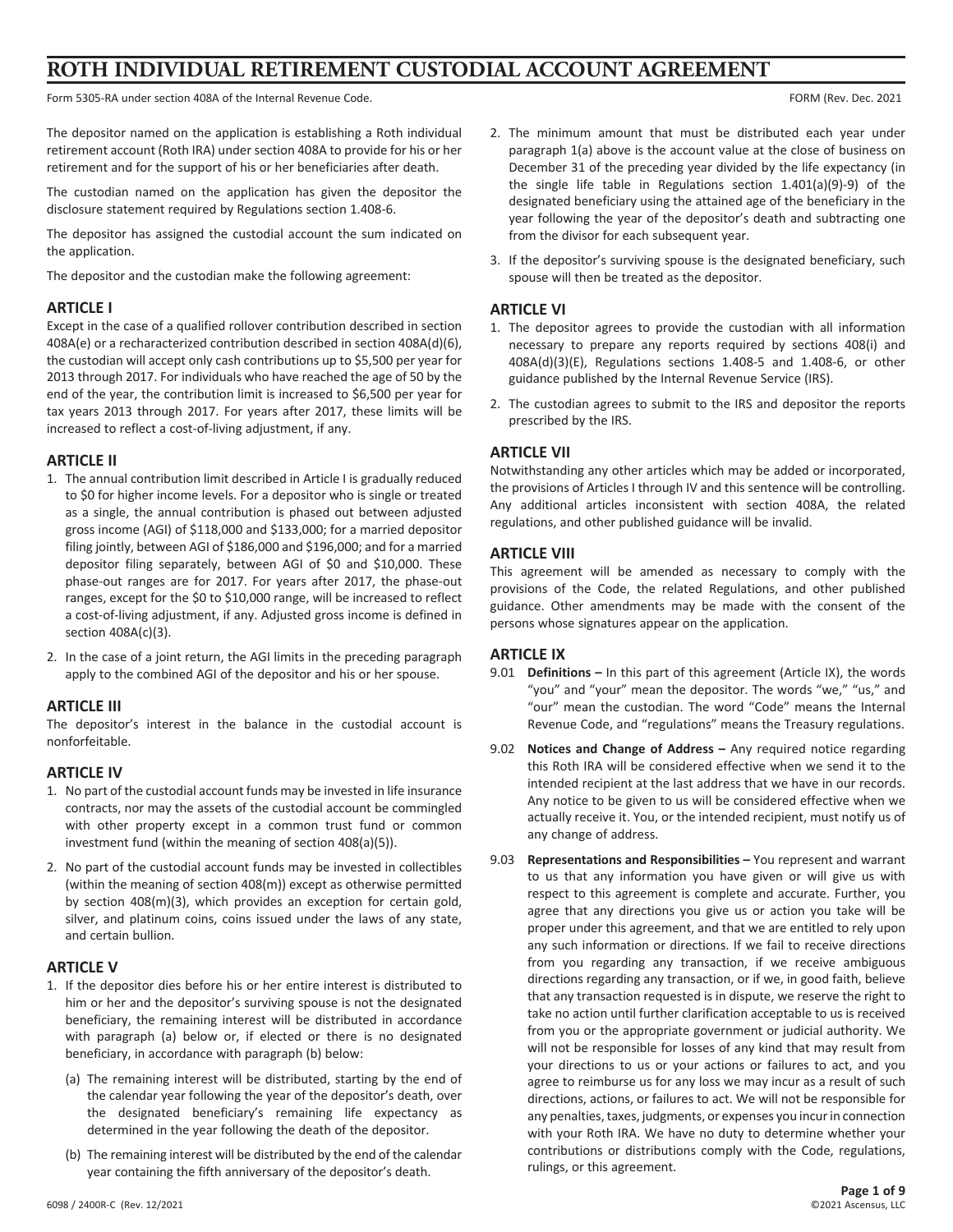We may permit you to appoint, through written notice acceptable to us, an authorized agent to act on your behalf with respect to this agreement (e.g., attorney-in-fact, executor, administrator, investment manager), but we have no duty to determine the validity of such appointment or any instrument appointing such authorized agent. We will not be responsible for losses of any kind that may result from directions, actions, or failures to act by your authorized agent, and you agree to reimburse us for any loss we may incur as a result of such directions, actions, or failures to act by your authorized agent.

You will have 60 days after you receive any documents, statements, or other information from us to notify us in writing of any errors or inaccuracies reflected in these documents, statements, or other information. If you do not notify us within 60 days, the documents, statements, or other information will be deemed correct and accurate, and we will have no further liability or obligation for such documents, statements, other information, or the transactions described therein.

By performing services under this agreement we are acting as your agent. You acknowledge and agree that nothing in this agreement will be construed as conferring fiduciary status upon us. We will not be required to perform any additional services unless specifically agreed to under the terms and conditions of this agreement, or as required under the Code and the regulations promulgated thereunder with respect to Roth IRAs. You agree to indemnify and hold us harmless for any and all claims, actions, proceedings, damages, judgments, liabilities, costs, and expenses, including attorney's fees arising from or in connection with this agreement.

To the extent written instructions or notices are required under this agreement, we may accept or provide such information in any other form permitted by the Code or applicable regulations including, but not limited to, electronic communication.

- 9.04 **Disclosure of Account Information –** We may use agents and/or subcontractors to assist in administering your Roth IRA. We may release nonpublic personal information regarding your Roth IRA to such providers as necessary to provide the products and services made available under this agreement, and to evaluate our business operations and analyze potential product, service, or process improvements.
- 9.05 **Service Fees –** We have the right to charge an annual service fee or other designated fees (e.g., a transfer, rollover, or termination fee) for maintaining your Roth IRA. In addition, we have the right to be reimbursed for all reasonable expenses, including legal expenses, we incur in connection with the administration of your Roth IRA. We may charge you separately for any fees or expenses, or we may deduct the amount of the fees or expenses from the assets in your Roth IRA at our discretion. We reserve the right to charge any additional fee after giving you 30 days' notice. Fees such as subtransfer agent fees or commissions may be paid to us by third parties for assistance in performing certain transactions with respect to this Roth IRA.

Any brokerage commissions attributable to the assets in your Roth IRA will be charged to your Roth IRA. You cannot reimburse your Roth IRA for those commissions.

9.06 **Investment of Amounts in the Roth IRA –** You have exclusive responsibility for and control over the investment of the assets of your Roth IRA. All transactions will be subject to any and all restrictions or limitations, direct or indirect, that are imposed by our charter, articles of incorporation, or bylaws; any and all applicable federal and state laws and regulations; the rules, regulations, customs and usages of any exchange, market or clearing house where the transaction is executed; our policies and

practices; and this agreement. After your death, your beneficiaries will have the right to direct the investment of your Roth IRA assets, subject to the same conditions that applied to you during your lifetime under this agreement (including, without limitation, Section 9.03 of this article). We will have no discretion to direct any investment in your Roth IRA. We assume no responsibility for rendering investment advice with respect to your Roth IRA, nor will we offer any opinion or judgment to you on matters concerning the value or suitability of any investment or proposed investment for your Roth IRA. In the absence of instructions from you, or if your instructions are not in a form acceptable to us, we will have the right to hold any uninvested amounts in cash, and we will have no responsibility to invest uninvested cash unless and until directed by you. We will not exercise the voting rights and other shareholder rights with respect to investments in your Roth IRA unless you provide timely written directions acceptable to us.

You will select the investment for your Roth IRA assets from those investments that we are authorized by our charter, articles of incorporation, or bylaws to offer and do in fact offer for Roth IRAs (e.g., term share accounts, passbook accounts, certificates of deposit, money market accounts.)

9.07 **Beneficiaries –** If you die before you receive all of the amounts in your Roth IRA, payments from your Roth IRA will be made to your beneficiaries. We have no obligation to pay your beneficiaries until such time we are notified of your death by receiving a valid death certificate.

You may designate one or more persons or entities as beneficiary of your Roth IRA. This designation can only be made on a form provided by or acceptable to us, and it will only be effective when it is filed with us during your lifetime. Each beneficiary designation you file with us will cancel all previous designations. The consent of your beneficiaries will not be required for you to revoke a beneficiary designation. If you do not make a designation, your spouse will automatically be your beneficiary. If you have designated both primary and contingent beneficiaries and no primary beneficiary survives you, the contingent beneficiaries will acquire the designated share of your Roth IRA. If all of your primary and contingent beneficiaries predecease you, your estate will be the beneficiary.

If your surviving spouse is the designated beneficiary, your spouse may elect to treat your Roth IRA as his or her own Roth IRA, and would not be subject to the required minimum distribution rules. Your surviving spouse will also be entitled to such additional beneficiary payment options as are granted under the Code or applicable regulations.

We may allow, if permitted by state law, an original Roth IRA beneficiary (the beneficiary who is entitled to receive distributions from an inherited Roth IRA at the time of your death) to name successor beneficiaries for the inherited Roth IRA. This designation can only be made on a form provided by or acceptable to us, and it will only be effective when it is filed with us during the original Roth IRA beneficiary's lifetime. Each beneficiary designation form that the original Roth IRA beneficiary files with us will cancel all previous designations. The consent of a successor beneficiary will not be required for the original Roth IRA beneficiary to revoke a successor beneficiary designation. If the original Roth IRA beneficiary does not designate a successor beneficiary, his or her estate will be the successor beneficiary. In no event will the successor beneficiary be able to extend the distribution period beyond that required for the original Roth IRA beneficiary.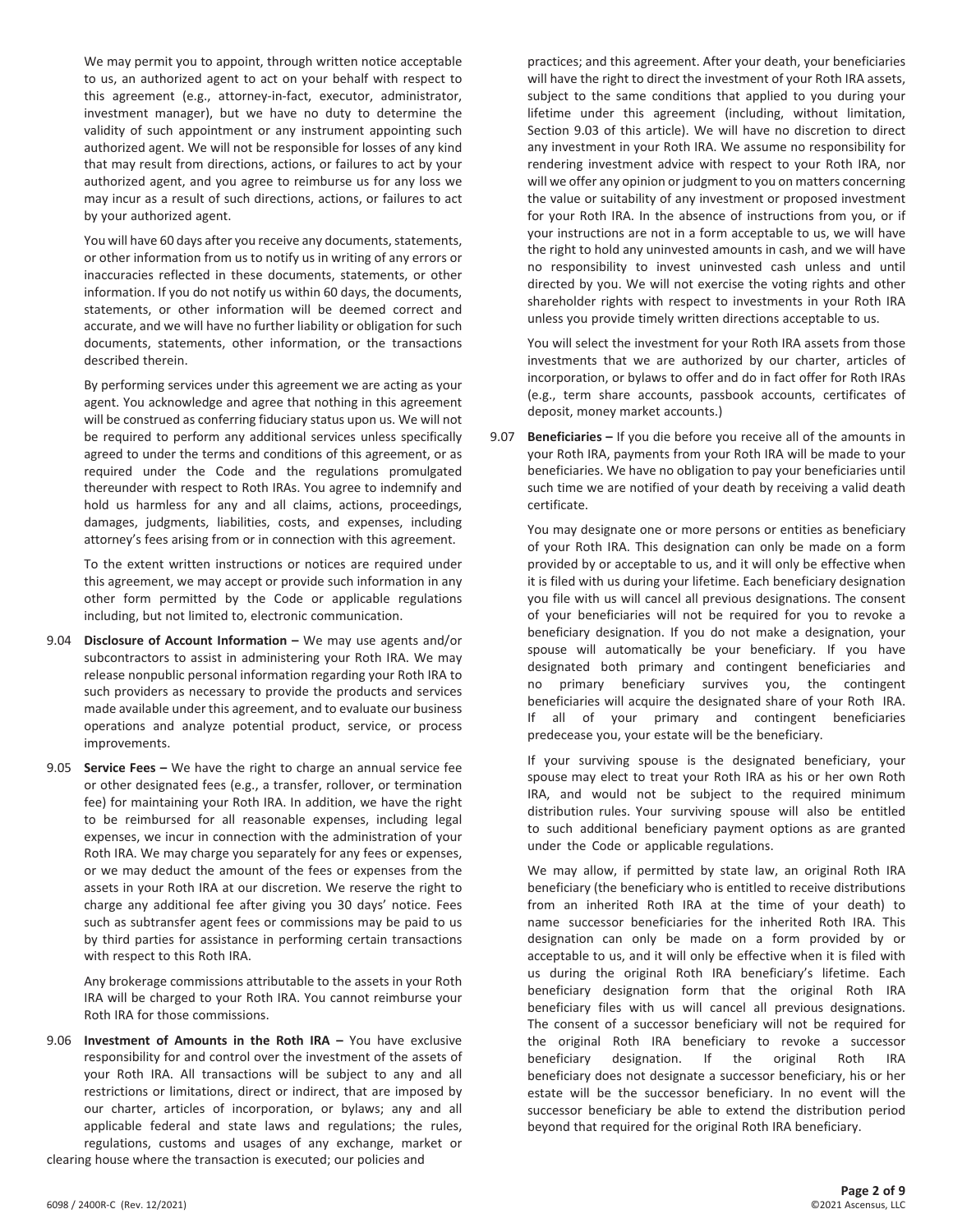If we so choose, for any reason (e.g., due to limitations of our charter or bylaws), we may require that a beneficiary of a deceased Roth IRA owner take total distribution of all Roth IRA assets by December 31 of the year following the year of death.

9.08 **Termination of Agreement, Resignation, or Removal of Custodian –** Either party may terminate this agreement at any time by giving written notice to the other. We can resign as custodian at any time effective 30 days after we send written notice of our resignation to you. Upon receipt of that notice, you must make arrangements to transfer your Roth IRA to another financial organization. If you do not complete a transfer of your Roth IRA within 30 days from the date we send the notice to you, we have the right to transfer your Roth IRA assets to a successor Roth IRA trustee or custodian that we choose in our sole discretion, or we may pay your Roth IRA to you in a single sum. We will not be liable for any actions or failures to act on the part of any successor trustee or custodian, nor for any tax consequences you may incur that result from the transfer or distribution of your assets pursuant to this section.

If this agreement is terminated, we may charge to your Roth IRA a reasonable amount of money that we believe is necessary to cover any associated costs, including but not limited to one or more of the following.

- Any fees, expenses, or taxes chargeable against your Roth IRA
- Any penalties or surrender charges associated with the early withdrawal of any savings instrument or other investment in your Roth IRA

If we are a nonbank custodian required to comply with Regulations section 1.408-2(e) and we fail to do so or we are not keeping the records, making the returns, or sending the statements as are required by forms or regulations, the IRS may require us to substitute another trustee or custodian.

We may establish a policy requiring distribution of the entire balance of your Roth IRA to you in cash or property if the balance of your Roth IRA drops below the minimum balance required under the applicable investment or policy established.

- 9.09 **Successor Custodian –** If our organization changes its name, reorganizes, merges with another organization (or comes under the control of any federal or state agency), or if our entire organization (or any portion that includes your Roth IRA) is bought by another organization, that organization (or agency) will automatically become the trustee or custodian of your Roth IRA, but only if it is the type of organization authorized to serve as a Roth IRA trustee or custodian.
- 9.10 **Amendments –** We have the right to amend this agreement at any time. Any amendment we make to comply with the Code and related regulations does not require your consent. You will be deemed to have consented to any other amendment unless, within 30 days from the date we send the amendment, you notify us in writing that you do not consent.
- 9.11 **Withdrawals or Transfers –** All requests for withdrawal or transfer will be in writing on a form provided by or acceptable to us. The method of distribution must be specified in writing or in any other method acceptable to us. The tax identification number of the recipient must be provided to us before we are obligated to make a distribution. Withdrawals will be subject to all applicable tax and other laws and regulations, including but not limited to possible early distribution penalty taxes, surrender charges, and withholding requirements.

You are not required to take a distribution from your Roth IRA during your lifetime. At your death, however, your beneficiaries must begin taking distributions in accordance with Article V and section 9.07 of this article. We will make no distributions to you from your Roth IRA until you provide us with a written request for a distribution on a form provided by or acceptable to us.

- 9.12 **Transfers From Other Plans –** We can receive amounts transferred to this Roth IRA from the trustee or custodian of another Roth IRA as permitted by the Code. In addition, we can accept rollovers of eligible rollover distributions from employer-sponsored retirement plans as permitted by the Code. We reserve the right not to accept any transfer.
- 9.13 **Liquidation of Assets –** We have the right to liquidate assets in your Roth IRA if necessary to make distributions or to pay fees, expenses, taxes, penalties, or surrender charges properly chargeable against your Roth IRA. If you fail to direct us as to which assets to liquidate, we will decide, in our complete and sole discretion, and you agree to not hold us liable for any adverse consequences that result from our decision.
- 9.14 **Restrictions on the Fund –** Neither you nor any beneficiary may sell, transfer, or pledge any interest in your Roth IRA in any manner whatsoever, except as provided by law or this agreement.

The assets in your Roth IRA will not be responsible for the debts, contracts, or torts of any person entitled to distributions under this agreement.

9.15 **What Law Applies –** This agreement is subject to all applicable federal and state laws and regulations. If it is necessary to apply any state law to interpret and administer this agreement, the law of our domicile will govern.

If any part of this agreement is held to be illegal or invalid, the remaining parts will not be affected. Neither your nor our failure to enforce at any time or for any period of time any of the provisions of this agreement will be construed as a waiver of such provisions, or your right or our right thereafter to enforce each and every such provision.

## **GENERAL INSTRUCTIONS**

*Section references are to the Internal Revenue Code unless otherwise noted.*

## **PURPOSE OF FORM**

Form 5305-RA is a model custodial account agreement that meets the requirements of section 408A. However, only Articles I through VIII have been reviewed by the IRS. A Roth individual retirement account (Roth IRA) is established after the form is fully executed by both the individual (depositor) and the custodian. This account must be created in the United States for the exclusive benefit of the depositor and his or her beneficiaries.

**Do not** file Form 5305-RA with the IRS. Instead, keep it with your records.

Unlike contributions to Traditional individual retirement arrangements, contributions to a Roth IRA are not deductible from the depositor's gross income; and distributions after five years that are made when the depositor is 59½ years of age or older or on account of death, disability, or the purchase of a home by a first-time homebuyer (limited to \$10,000), are not includible in gross income. For more information on Roth IRAs, including the required disclosures the custodian must give the depositor, see Pub. 590-A, *Contributions to Individual Retirement Arrangements (IRAs)*, and Pub. 590-B, *Distributions from Individual Retirement Arrangements (IRAs)*.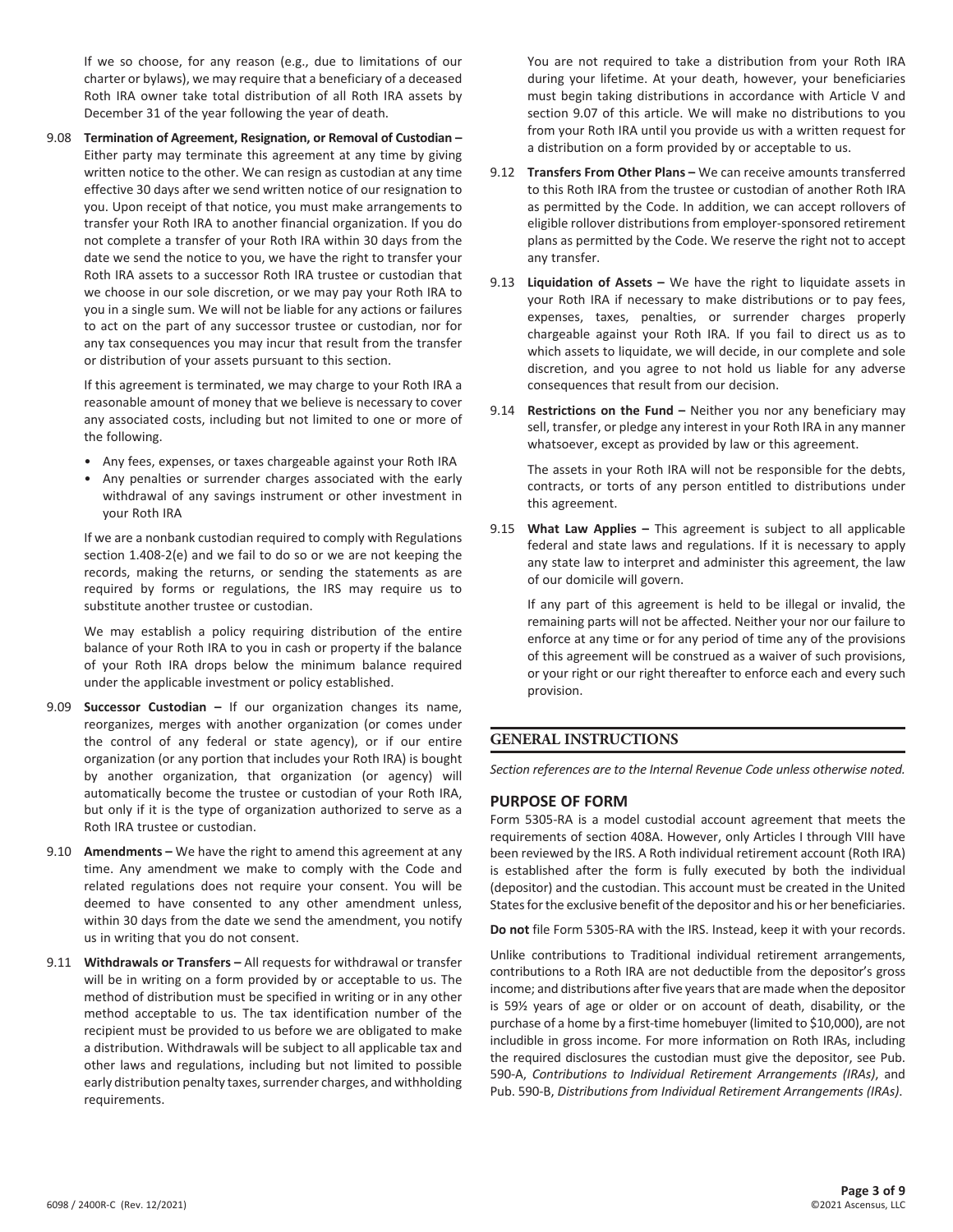## **DEFINITIONS**

**Custodian –** The custodian must be a bank or savings and loan association, as defined in section 408(n), or any person who has the approval of the IRS to act as custodian.

**Depositor –** The depositor is the person who establishes the custodial account.

## **SPECIFIC INSTRUCTIONS**

**Article I –** The depositor may be subject to a six percent tax on excess contributions if (1) contributions to other individual retirement arrangements of the depositor have been made for the same tax year, (2) the depositor's adjusted gross income exceeds the applicable limits in Article II for the tax year, or (3) the depositor's and spouse's compensation is less than the amount contributed by or on behalf of them for the tax year.

**Article V –** This article describes how distributions will be made from the Roth IRA after the depositor's death. Elections made pursuant to this article should be reviewed periodically to ensure they correspond to the depositor's intent. Under paragraph three of Article V, the depositor's spouse is treated as the owner of the Roth IRA upon the death of the depositor, rather than as the beneficiary. If the spouse is to be treated as the beneficiary and not the owner, an overriding provision should be added to Article IX.

**Article IX –** Article IX and any that follow it may incorporate additional provisions that are agreed to by the depositor and custodian to complete the agreement. They may include, for example, definitions, investment powers, voting rights, exculpatory provisions, amendment and termination, removal of the custodian, custodian's fees, state law requirements, beginning date of distributions, accepting only cash, treatment of excess contributions, prohibited transactions with the depositor, etc. Attach additional pages if necessary.

## **DISCLOSURE STATEMENT**

## **RIGHT TO REVOKE YOUR ROTH IRA**

You have the right to revoke your Roth IRA within seven days of the receipt of the disclosure statement. If revoked, you are entitled to a full return of the contribution you made to your Roth IRA. The amount returned to you would not include an adjustment for such items as sales commissions, administrative expenses, or fluctuation in market value. You may make this revocation only by mailing or delivering a written notice to the custodian at the address listed on the application.

If you send your notice by first class mail, your revocation will be deemed mailed as of the postmark date.

If you have any questions about the procedure for revoking your Roth IRA, please call the custodian at the telephone number listed on the application.

#### **REQUIREMENTS OF A ROTH IRA**

- A. **Cash Contributions –** Your contribution must be in cash, unless it is a rollover or conversion contribution.
- B. **Maximum Contribution** The total amount you may contribute to a Roth IRA for any taxable year cannot exceed the lesser of 100 percent of your compensation or \$6,000 for 2019 and 2020, with possible cost-of-living adjustments each year thereafter. If you also maintain a Traditional IRA (i.e., an IRA subject to the limits of Internal Revenue Code Sections (IRC Secs.) 408(a) or 408(b)), the maximum contribution to your Roth IRAs is reduced by any contributions you make to your Traditional IRAs. Your total annual contribution to all Roth IRAs and Traditional IRAs cannot exceed the lesser of the dollar amounts described above or 100 percent of your compensation.

Your Roth IRA contribution is further limited if your modified adjusted gross income (MAGI) equals or exceeds \$193,000 (for 2019) or \$196,000 (for 2020) if you are a married individual filing a joint income tax return, or equals or exceeds \$122,000 (for 2019) or \$124,000 (for 2020) if you are a single individual. Married individuals filing a joint income tax return with MAGI equaling or exceeding \$203,000 (for 2019) or \$206,000 (for 2020) may not fund a Roth IRA. Single individuals with MAGI equaling or exceeding \$137,000 (for 2019) or \$139,000 (for 2020) may not fund a Roth IRA. Married individuals filing a separate income tax return with MAGI equaling or exceeding \$10,000 may not fund a Roth IRA. The MAGI limits described above are subject to costof-living increases for tax years beginning after 2020.

If you are married filing a joint income tax return and your MAGI is between the applicable MAGI phase-out range for the year, your maximum Roth IRA contribution is determined as follows. (1) Begin with the appropriate MAGI phase-out maximum for the applicable year and subtract your MAGI; (2) divide this total by the difference between the phase-out range maximum and minimum; and (3) multiply this number by the maximum allowable contribution for the applicable year, including catch-up contributions if you are age 50 or older. For example, if you are age 30 with MAGI of \$201,000, your maximum Roth IRA contribution for 2020 is \$3,000 ([\$206,000 minus \$201,000] divided by \$10,000 and multiplied by \$6,000).

If you are single and your MAGI is between the applicable MAGI phase-out for the year, your maximum Roth IRA contribution is determined as follows. (1) Begin with the appropriate MAGI phaseout maximum for the applicable year and subtract your MAGI; (2) divide this total by the difference between the phase-out range maximum and minimum; and (3) multiply this number by the maximum allowable contribution for the applicable year, including catch-up contributions if you are age 50 or older. For example, if you are age 30 with MAGI of \$127,000, your maximum Roth IRA contribution for 2020 is \$4,800 ([\$139,000 minus \$127,000] divided by \$15,000 and multiplied by \$6,000).

- C. **Contribution Eligibility –** You are eligible to make a regular contribution to your Roth IRA, regardless of your age, if you have compensation and your MAGI is below the maximum threshold. Your Roth IRA contribution is not limited by your participation in an employersponsored retirement plan, other than a Traditional IRA.
- D. **Catch-Up Contributions –** If you are age 50 or older by the close of the taxable year, you may make an additional contribution to your Roth IRA. The maximum additional contribution is \$1,000 per year.
- E. **Nonforfeitability –** Your interest in your Roth IRA is nonforfeitable.
- F. **Eligible Custodians –** The custodian of your Roth IRA must be a bank, savings and loan association, credit union, or a person or entity approved by the Secretary of the Treasury.
- G. **Commingling Assets –** The assets of your Roth IRA cannot be commingled with other property except in a common trust fund or common investment fund.
- H. **Life Insurance –** No portion of your Roth IRA may be invested in life insurance contracts.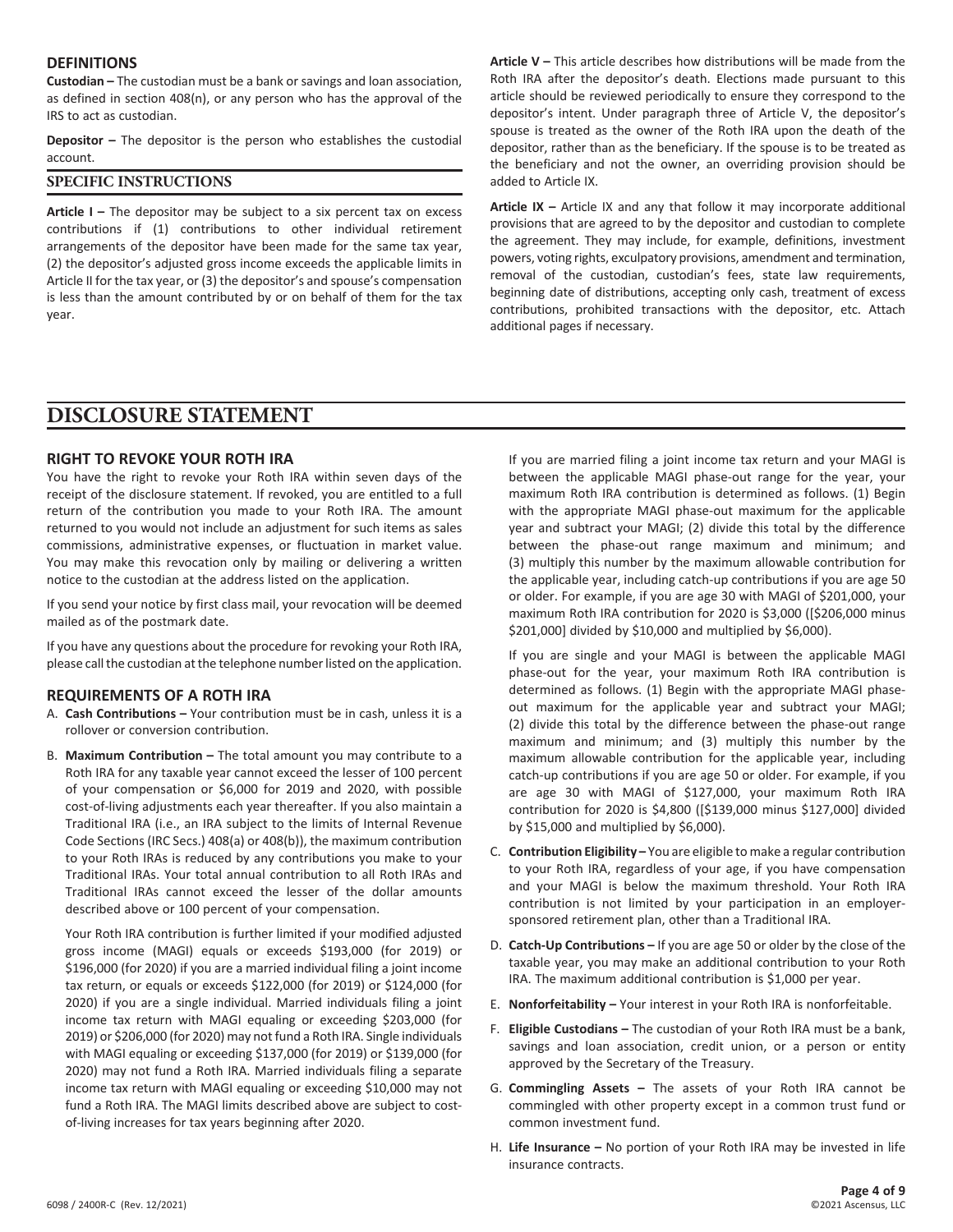- I. **Collectibles –** You may not invest the assets of your Roth IRA in collectibles (within the meaning of IRC Sec. 408(m)). A collectible is defined as any work of art, rug or antique, metal or gem, stamp or coin, alcoholic beverage, or other tangible personal property specified by the Internal Revenue Service (IRS). However, specially minted United States gold and silver coins, and certain state-issued coins are permissible investments. Platinum coins and certain gold, silver, platinum, or palladium bullion (as described in IRC Sec. 408(m)(3)) are also permitted as Roth IRA investments.
- J. **Beneficiary Distributions –** Upon your death, your beneficiaries are required to take distributions according to IRC Sec. 401(a)(9) and Treasury Regulation 1.408-8. These requirements are described below.
	- 1. **Death of Roth IRA Owner Before January 1, 2020** Your designated beneficiary is determined based on the beneficiaries designated as of the date of your death, who remain your beneficiaries as of September 30 of the year following the year of your death. The entire amount remaining in your account will, at the election of your designated beneficiaries, either
		- (a) be distributed by December 31 of the year containing the fifth anniversary of your death, or
		- (b) be distributed over the remaining life expectancy of your designated beneficiaries.

If your spouse is your sole designated beneficiary, he or she must elect either option (a) or (b) by the earlier of December 31 of the year containing the fifth anniversary of your death, or December 31 of the year life expectancy payments would be required to begin. Your designated beneficiaries, other than a spouse who is the sole designated beneficiary, must elect either option (a) or (b) by December 31 of the year following the year of your death. If no election is made, distribution will be calculated in accordance with option (b). In the case of distributions under option (b), distributions must commence by December 31 of the year following the year of your death. Generally, if your spouse is the designated beneficiary, distributions need not commence until December 31 of the year you would have attained age 72 (70½ if you would have attained 70½ before 2020), if later. If a beneficiary other than a person or qualified trust as defined in the Treasury Regulations is named, you will be treated as having no designated beneficiary of your Roth IRA for purposes of determining the distribution period. If there is no designated beneficiary of your Roth IRA, the entire Roth IRA must be distributed by December 31 of the year containing the fifth anniversary of your death.

2. **Death of Roth IRA Owner On or After January 1, 2020 –** The entire amount remaining in your account will generally be distributed by December 31 of the year containing the tenth anniversary of your death unless you have an eligible designated beneficiary or you have no designated beneficiary for purposes of determining a distribution period.

If your beneficiary is an eligible designated beneficiary, the entire amount remaining in your account may be distributed (in accordance with the Treasury Regulations) over the remaining life expectancy of your eligible designated beneficiary (or over a period not extending beyond the life expectancy of such beneficiary).

An eligible designated beneficiary is any designated beneficiary who is

- your surviving spouse,
- your child who has not reached the age of majority,
- disabled (A physician must determine that your impairment can be expected to result in death or to be of long, continued, and indefinite duration.),
- an individual who is not more than 10 years younger than you, or

• chronically ill (A chronically ill individual is someone who (1) is unable to perform (without substantial assistance from another individual) at least two activities of daily living for an indefinite period due to a loss of functional capacity, (2) has a level of disability similar to the level of disability described above requiring assistance with daily living based on loss of functional capacity, or (3) requires substantial supervision to protect the individual from threats to health and safety due to severe cognitive impairment.)

Note that certain trust beneficiaries (e.g., certain trusts for disabled and chronically ill individuals) may take distribution of the entire amount remaining in your account over the remaining life expectancy of the trust beneficiary.

Generally, life expectancy distributions to an eligible designated beneficiary must commence by December 31 of the year following the year of your death. However, if your spouse is the eligible designated beneficiary, distributions need not commence until December 31 of the year you would have attained age 72, if later. If your eligible designated beneficiary is your minor child, life expectancy payments must begin by December 31 of the year following the year of your death and continue until the child reaches the age of majority. Once the age of majority is reached, the beneficiary will have 10 years to deplete the account.

If a beneficiary other than a person (e.g., your estate, a charity, or a certain type of trust) is named, you will be treated as having no designated beneficiary of your Roth IRA for purposes of determining the distribution period. If there is no designated beneficiary of your Roth IRA, the entire Roth IRA must be distributed by December 31 of the year containing the fifth anniversary of your death.

A spouse who is the sole designated beneficiary of your entire Roth IRA will be deemed to elect to treat your Roth IRA as his or her own by either (1) making contributions to your Roth IRA or (2) failing to timely remove a required minimum distribution from your Roth IRA. Regardless of whether or not the spouse is the sole designated beneficiary of your Roth IRA, a spouse beneficiary may roll over his or her share of the assets to his or her own Roth IRA.

If we so choose, for any reason (e.g., due to limitations of our charter or bylaws), we may require that a beneficiary of a deceased Roth IRA owner take total distribution of all Roth IRA assets by December 31 of the year following the year of death.

If your beneficiary fails to remove a required minimum distribution after your death, an additional penalty tax of 50 percent is imposed on the amount of the required minimum distribution that should have been taken but was not. Your beneficiary must file IRS Form 5329 along with his or her income tax return to report and remit any additional taxes to the IRS.

K. **Waiver of 2020 RMD –** In spite of the general rules described above, no beneficiary life expectancy payments are required for calendar year 2020. In addition, if the five-year rule applies to a Roth IRA with respect to any decedent, the five-year period is determined without regard to calendar year 2020. For example, if a Roth IRA owner died in 2017, the beneficiary's five-year period ends in 2023 instead of 2022.

#### **INCOME TAX CONSEQUENCES OF ESTABLISHING A ROTH IRA**

- A. **Contributions Not Deducted –** No deduction is allowed for Roth IRA contributions, including transfers, rollovers, and conversion contributions.
- B. **Contribution Deadline –** The deadline for making a Roth IRA contribution is your tax return due date (not including extensions). You may designate a contribution as a contribution for the preceding taxable year in a manner acceptable to us. For example, if you are a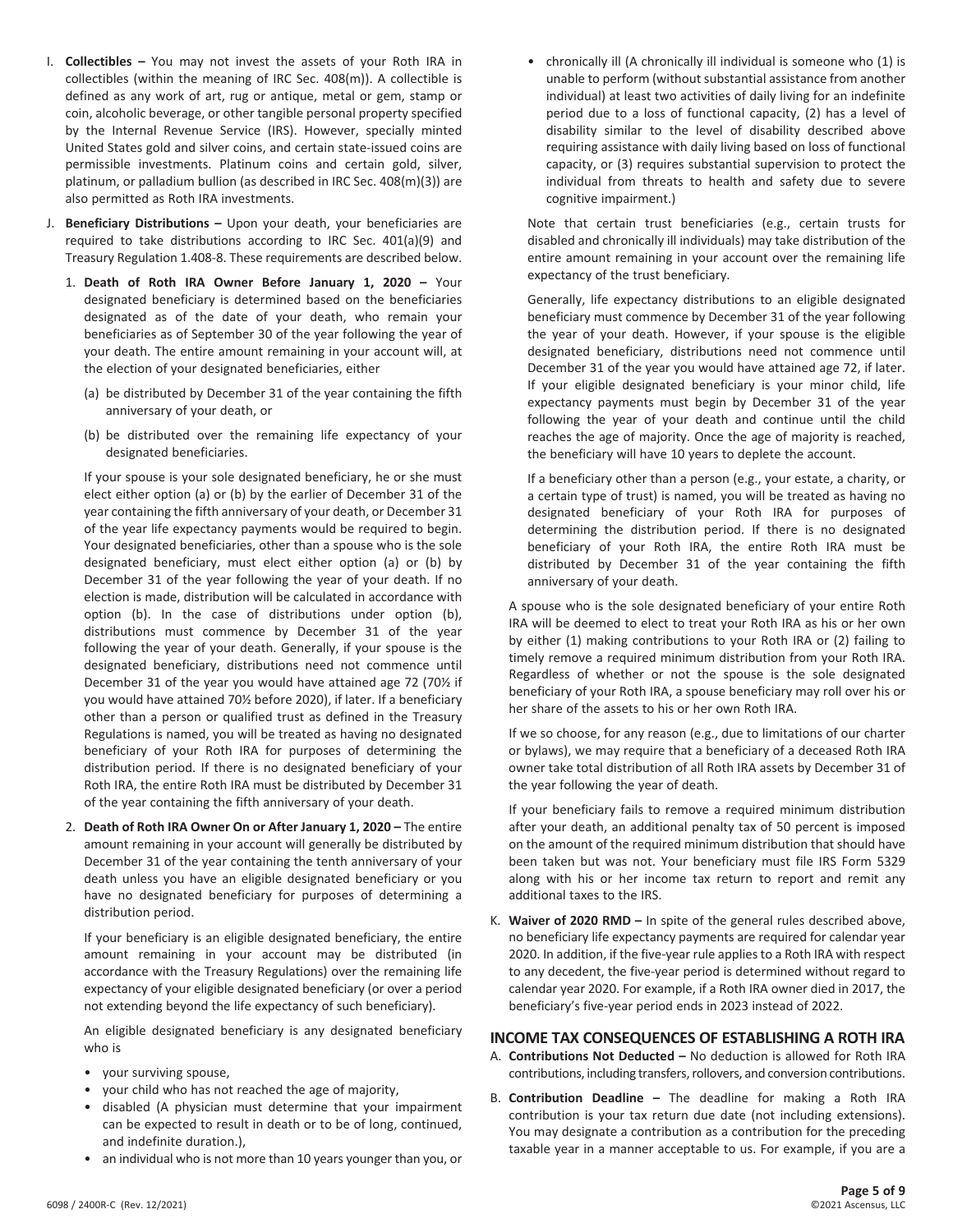calendar-year taxpayer and you make your Roth IRA contribution on or before your tax filing deadline, your contribution is considered to have been made for the previous tax year if you designate it as such.

If you are a member of the Armed Forces serving in a combat zone, hazardous duty area, or contingency operation, you may have an extended contribution deadline of 180 days after the last day served in the area. In addition, your contribution deadline for a particular tax year is also extended by the number of days that remained to file that year's tax return as of the date you entered the combat zone. This additional extension to make your Roth IRA contribution cannot exceed the number of days between January 1 and your tax filing deadline, not including extensions.

- C. **Tax Credit for Contributions –** You may be eligible to receive a tax credit for your Roth IRA contributions. This credit may not exceed \$1,000 in a given year. You may be eligible for this tax credit if you are
	- age 18 or older as of the close of the taxable year,
	- not a dependent of another taxpayer, and
	- not a full-time student.

The credit is based upon your income (see chart below), and will range from 0 to 50 percent of eligible contributions. In order to determine the amount of your contributions, add all of the contributions made to your Roth IRA and reduce these contributions by any distributions that you have taken during the testing period. The testing period begins two years prior to the year for which the credit is sought and ends on the tax return due date (including extensions) for the year for which the credit is sought. In order to determine your tax credit, multiply the applicable percentage from the chart below by the amount of your contributions that do not exceed \$2,000.

| 2019 Adjusted Gross Income* |                        |                           |                          |
|-----------------------------|------------------------|---------------------------|--------------------------|
| Joint<br>Return             | Head of a<br>Household | <b>All Other</b><br>Cases | Applicable<br>Percentage |
| $$1 - 38,500$               | $$1 - 28,875$          | $$1 - 19,250$             | 50                       |
| \$38,501-41,500             | \$28,876-31,125        | \$19,251-20,750           | 20                       |
| \$41,501-64,000             | \$31,126-48,000        | \$20,751-32,000           | 10                       |
| Over \$64,000               | Over \$48,000          | Over \$32,000             | 0                        |

| 2020 Adjusted Gross Income* | <b>Applicable</b>      |                           |            |
|-----------------------------|------------------------|---------------------------|------------|
| Joint<br>Return             | Head of a<br>Household | <b>All Other</b><br>Cases | Percentage |
| $$1-39,000$                 | $$1 - 29,250$          | $$1 - 19,500$             | 50         |
| \$39,001-42,500             | \$29,251-31,875        | \$19,501-21,250           | 20         |
| \$42,501-65,000             | \$31,876-48,750        | \$21,251-32,500           | 10         |
| Over \$65,000               | Over \$48,750          | Over \$32,500             |            |

\*Adjusted gross income (AGI) includes foreign earned income and income from Guam, America Samoa, North Mariana Islands, and Puerto Rico. AGI limits are subject to cost-of-living adjustments each year.

- D. **Excess Contributions –** An excess contribution is any amount that is contributed to your Roth IRA that exceeds the amount that you are eligible to contribute. If the excess is not corrected timely, an additional penalty tax of six percent will be imposed upon the excess amount. The procedure for correcting an excess is determined by the timeliness of the correction as identified below.
	- 1. **Removal Before Your Tax Filing Deadline.** An excess contribution may be corrected by withdrawing the excess amount, along with the earnings attributable to the excess, before your tax filing deadline, including extensions, for the year for which the excess contribution was made. An excess withdrawn under this method is not taxable to you, but you must include the earnings attributable to the excess in your taxable income in the year in which the contribution was made. The six percent excess contribution penalty tax will be avoided.
- 2. **Removal After Your Tax Filing Deadline.** If you are correcting an excess contribution after your tax filing deadline, including extensions, remove only the amount of the excess contribution. The six percent excess contribution penalty tax will be imposed on the excess contribution for each year it remains in the Roth IRA. An excess withdrawal under this method is not taxable to you.
- 3. **Carry Forward to a Subsequent Year.** If you do not withdraw the excess contribution, you may carry forward the contribution for a subsequent tax year. To do so, you under-contribute for that tax year and carry the excess contribution amount forward to that year on your tax return. The six percent excess contribution penalty tax will be imposed on the excess amount for each year that it remains as an excess contribution at the end of the year.

You must file IRS Form 5329 along with your income tax return to report and remit any additional taxes to the IRS.

- E. **Tax-Deferred Earnings –** The investment earnings of your Roth IRA are not subject to federal income tax as they accumulate in your Roth IRA. In addition, distributions of your Roth IRA earnings will be free from federal income tax if you take a qualified distribution, as described below.
- F. **Taxation of Distributions –** The taxation of Roth IRA distributions depends on whether the distribution is a qualified distribution or a nonqualified distribution.
	- 1. **Qualified Distributions.** Qualified distributions from your Roth IRA (both the contributions and earnings) are not included in your income. A qualified distribution is a distribution that is made after the expiration of the five-year period beginning January 1 of the first year for which you made a contribution to any Roth IRA (including a conversion from a Traditional IRA), and is made on account of one of the following events.
		- Attainment of age 59½
		- **Disability**
		- First-time homebuyer purchase
		- Death

For example, if you made a contribution to your Roth IRA for 2015, the five-year period for determining whether a distribution is a qualified distribution is satisfied as of January 1, 2020.

- 2. **Nonqualified Distributions.** If you do not meet the requirements for a qualified distribution, any earnings you withdraw from your Roth IRA will be included in your gross income and, if you are under age 59½, may be subject to an early distribution penalty tax. However, when you take a distribution, the amounts you contributed annually to any Roth IRA and any military death gratuity or Servicemembers' Group Life Insurance (SGLI) payments that you rolled over to a Roth IRA, will be deemed to be removed first, followed by conversion and employer-sponsored retirement plan rollover contributions made to any Roth IRA on a first-in, firstout basis. Therefore, your nonqualified distributions will not be taxable to you until your withdrawals exceed the amount of your annual contributions, rollovers of your military death gratuity or SGLI payments, and your conversions and employer-sponsored retirement plan rollovers.
- G. **Income Tax Withholding –** Any nonqualified withdrawal of earnings from your Roth IRA may be subject to federal income tax withholding. You may, however, elect not to have withholding apply to your Roth IRA withdrawal. If withholding is applied to your withdrawal, not less than 10 percent of the amount withdrawn must be withheld.
- H. **Early Distribution Penalty Tax –** If you are under age 59½ and receive a nonqualified Roth IRA distribution, an additional early distribution penalty tax of 10 percent generally will apply to the amount includible in income in the year of the distribution. If you are under age 59½ and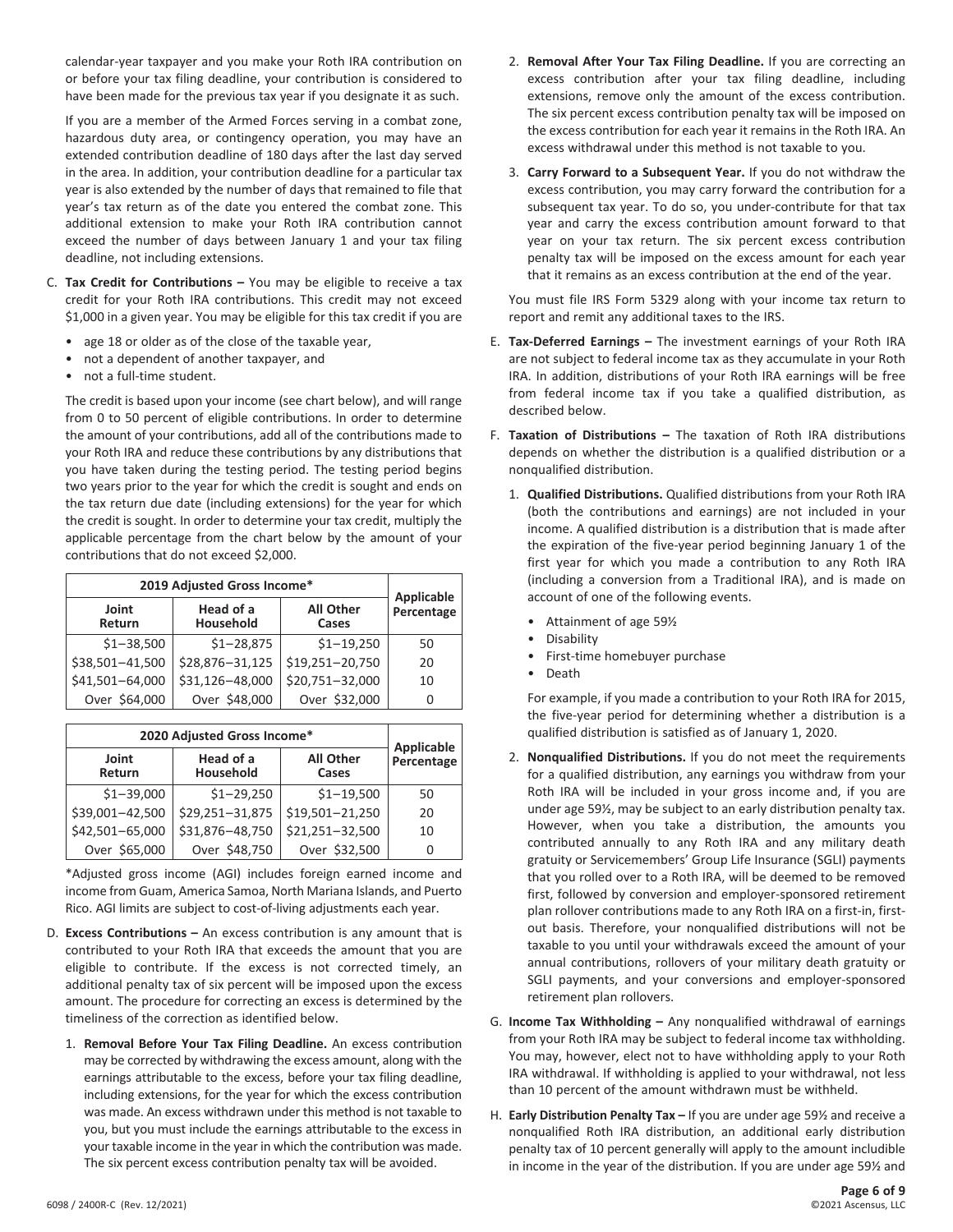receive a distribution of conversion amounts or employer-sponsored retirement plan rollover amounts within the five-year period beginning with the year in which the conversion or employer-sponsored retirement plan rollover occurred, an additional early distribution penalty tax of 10 percent generally will apply to the amount of the distribution. The additional early distribution penalty tax of 10 percent generally will not apply if one of the following exceptions apply. **1) Death.** After your death, payments made to your beneficiary are not subject to the 10 percent early distribution penalty tax. **2) Disability.** If you are disabled at the time of distribution, you are not subject to the additional 10 percent early distribution penalty tax. In order to be disabled, a physician must determine that your impairment can be expected to result in death or to be of long, continued, and indefinite duration. **3) Substantially equal periodic payments.** You are not subject to the additional 10 percent early distribution penalty tax if you are taking a series of substantially equal periodic payments (at least annual payments) over your life expectancy or the joint life expectancy of you and your beneficiary. You must continue these payments for the longer of five years or until you reach age 59½. **4) Unreimbursed medical expenses.** If you take payments to pay for unreimbursed medical expenses that exceed a specified percentage of your adjusted gross income, you will not be subject to the 10 percent early distribution penalty tax. For further detailed information and effective dates you may obtain IRS Publication 590-B, *Distributions from Individual Retirement Arrangements (IRAs)*, from the IRS. The medical expenses may be for you, your spouse, or any dependent listed on your tax return. **5) Health insurance premiums.** If you are unemployed and have received unemployment compensation for 12 consecutive weeks under a federal or state program, you may take payments from your Roth IRA to pay for health insurance premiums without incurring the 10 percent early distribution penalty tax. **6) Higher education expenses.** Payments taken for certain qualified higher education expenses for you, your spouse, or the children or grandchildren of you or your spouse, will not be subject to the 10 percent early distribution penalty tax. **7) First-time homebuyer.** You may take payments from your Roth IRA to use toward qualified acquisition costs of buying or building a principal residence. The amount you may take for this reason may not exceed a lifetime maximum of \$10,000. The payment must be used for qualified acquisition costs within 120 days of receiving the distribution. **8) IRS levy.** Payments from your Roth IRA made to the U.S. government in response to a federal tax levy are not subject to the 10 percent early distribution penalty tax. **9) Qualified reservist distributions.** If you are a qualified reservist member called to active duty for more than 179 days or an indefinite period, the payments you take from your Roth IRA during the active duty period are not subject to the 10 percent early distribution penalty tax. **10) Qualified birth or adoption.** Payments from your Roth IRA for the birth of your child or the adoption of an eligible adoptee will not be subject to the 10 percent early distribution penalty tax if the distribution is taken during the one-year period beginning on the date of birth of your child or the date on which your legal adoption of an eligible adoptee is finalized. An eligible adoptee means any individual (other than your spouse's child) who has not attained age 18 or is physically or mentally incapable of selfsupport. The aggregate amount you may take for this reason may not exceed \$5,000 for each birth or adoption.

You must file IRS Form 5329 along with your income tax return to the IRS to report and remit any additional taxes or to claim a penalty tax exception.

I. **Required Minimum Distributions –** You are not required to take distributions from your Roth IRA during your lifetime (as required for Traditional and savings incentive match plan for employees of small employers (SIMPLE) IRAs). However, your beneficiaries generally are

required to take distributions from your Roth IRA after your death. See the section titled *Beneficiary Payouts* in this disclosure statement regarding beneficiaries' required minimum distributions.

- J. **Rollovers and Conversions –** Your Roth IRA may be rolled over to another Roth IRA of yours, may receive rollover contributions, or may receive conversion contributions, provided that all of the applicable rollover or conversion rules are followed. Rollover is a term used to describe a movement of cash or other property to your Roth IRA from another Roth IRA, or from your employer's qualified retirement plan, 403(a) annuity, 403(b) tax-sheltered annuity, 457(b) eligible governmental deferred compensation plan, or federal Thrift Savings Plan. Conversion is a term used to describe the movement of Traditional IRA or SIMPLE IRA assets to a Roth IRA. A conversion generally is a taxable event. The general rollover and conversion rules are summarized below. These transactions are often complex. If you have any questions regarding a rollover or conversion, please see a competent tax advisor.
	- 1. **Roth IRA-to-Roth IRA Rollovers.** Assets distributed from your Roth IRA may be rolled over to the same Roth IRA or another Roth IRA of yours if the requirements of IRC Sec. 408(d)(3) are met. A proper Roth IRA-to-Roth IRA rollover is completed if all or part of the distribution is rolled over not later than 60 days after the distribution is received. In the case of a distribution for a first-time homebuyer where there was a delay or cancellation of the purchase, the 60-day rollover period may be extended to 120 days. Roth IRA assets may not be rolled over to other types of IRAs (e.g., Traditional IRA, SIMPLE IRA), or employer-sponsored retirement plans.

You are permitted to roll over only one distribution from an IRA (Traditional, Roth, or SIMPLE) in a 12-month period, regardless of the number of IRAs you own. A distribution may be rolled over to the same IRA or to another IRA that is eligible to receive the rollover. For more information on rollover limitations, you may wish to obtain IRS Publication 590-B, *Distributions from Individual Retirement Arrangements (IRAs)*, from the IRS or refer to the IRS website at www.irs.gov.

- 2. **Traditional IRA-to-Roth IRA Conversions.** If you convert to a Roth IRA, the amount of the conversion from your Traditional IRA to your Roth IRA will be treated as a distribution for income tax purposes, and is includible in your gross income (except for any nondeductible contributions). Although the conversion amount generally is included in income, the 10 percent early distribution penalty tax will not apply to conversions from a Traditional IRA to a Roth IRA, regardless of whether you qualify for any exceptions to the 10 percent early distribution penalty tax. If you are required to take a required minimum distribution for the year, you must remove your required minimum distribution before converting your Traditional IRA.
- 3. **SIMPLE IRA-to-Roth IRA Conversions.** You are eligible to convert all or any portion of your existing SIMPLE IRA into your Roth IRA, provided two years have passed since you first participated in a SIMPLE IRA plan sponsored by your employer. The amount of the conversion from your SIMPLE IRA to your Roth IRA will be treated as a distribution for income tax purposes and is includible in your gross income. Although the conversion amount generally is included in income, the 10 percent early distribution penalty tax will not apply to conversions from a SIMPLE IRA to a Roth IRA, regardless of whether you qualify for any exceptions to the 10 percent early distribution penalty tax. If you are required to take a required minimum distribution for the year, you must remove your required minimum distribution before converting your SIMPLE IRA.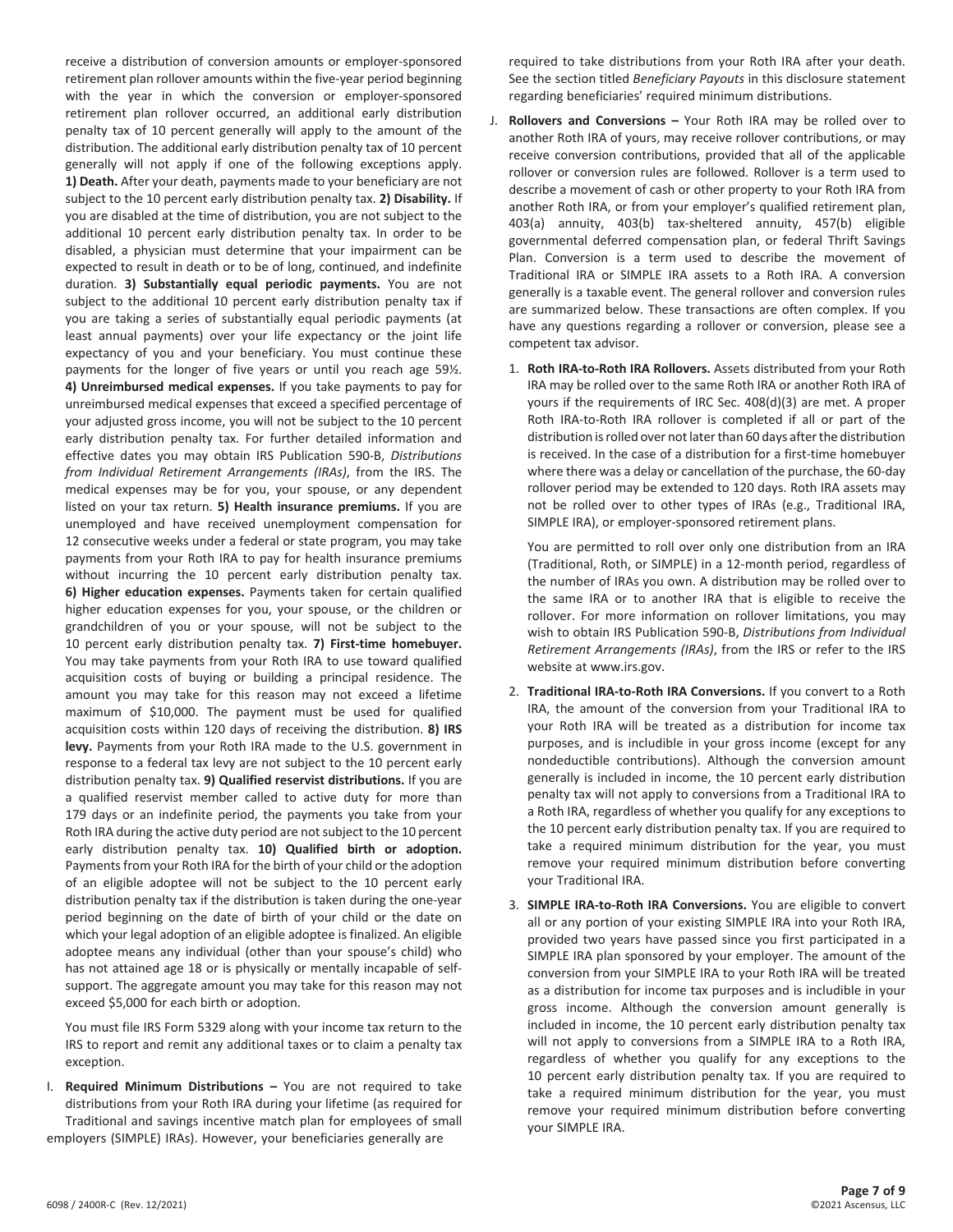- 4. **Rollovers of Roth Elective Deferrals.** Roth elective deferrals distributed from a 401(k) cash or deferred arrangement, 403(b) tax-sheltered annuity, 457(b) eligible governmental deferred compensation plan, or federal Thrift Savings Plan, may be rolled into your Roth IRA.
- 5. **Employer-Sponsored Retirement Plan-to-Roth IRA Rollovers.** You may roll over, directly or indirectly, any eligible rollover distribution from an eligible employer-sponsored retirement plan to your Roth IRA. An eligible rollover distribution is defined generally as any distribution from a qualified retirement plan, 403(a) annuity, 403(b) tax-sheltered annuity, 457(b) eligible governmental deferred compensation plan, or federal Thrift Savings Plan unless it is a required minimum distribution, hardship distribution, part of a certain series of substantially equal periodic payments, corrective distributions of excess contributions, excess deferrals, excess annual additions and any income allocable to the excess, deemed loan distribution, dividends on employer securities, or the cost of life insurance coverage.

If you are conducting an indirect rollover, your eligible rollover distribution generally must be rolled over to your Roth IRA not later than 60 days after you receive the distribution. In the case of a plan loan offset due to plan termination or severance from employment, the deadline for completing the rollover is your tax return due date (including extensions) for the year in which the offset occurs.

If you are a spouse or nonspouse beneficiary of a deceased employer-sponsored retirement plan participant, or the trustee of an eligible type of trust named as beneficiary of such participant, you may directly roll over inherited assets from a qualified retirement plan, 403(a) annuity, 403(b) tax-sheltered annuity, or 457(b) eligible governmental deferred compensation plan to an inherited Roth IRA, as permitted by the IRS. The Roth IRA must be maintained as an inherited Roth IRA, subject to the beneficiary distribution requirements.

Although the rollover amount generally is included in income, the 10 percent early distribution penalty tax will not apply to rollovers from eligible employer-sponsored retirement plans to a Roth IRA or inherited Roth IRA, regardless of whether you qualify for any exceptions to the 10 percent early distribution penalty tax.

- 6. **Beneficiary Rollovers From 401(k), 403(b), or 457(b) Eligible Governmental Plans Containing Roth Elective Deferrals.** If you are a spouse beneficiary, nonspouse beneficiary, or the trustee of an eligible type of trust named as beneficiary of a deceased 401(k), 403(b), or 457(b) eligible governmental deferred compensation plan participant who had made Roth elective deferrals to the plan, you may directly roll over the Roth elective deferrals and their earnings to an inherited Roth IRA, as permitted by the IRS. The Roth IRA must be maintained as an inherited Roth IRA, subject to the beneficiary distribution requirements.
- 7. **Rollovers of Military Death Benefits.** If you receive or have received a military death gratuity or a payment from the SGLI program, you may be able to roll over the proceeds to your Roth IRA. The rollover contribution amount is limited to the sum of the death benefits or SGLI payment received, less any such amount that was rolled over to a Coverdell education savings account. Proceeds must be rolled over within one year of receipt of the gratuity or SGLI payment for deaths occurring on or after June 17, 2008. Any amount that is rolled over under this provision is considered nontaxable basis in your Roth IRA.
- 8. **Qualified HSA Funding Distribution.** If you are eligible to contribute to a health savings account (HSA), you may be eligible to take a one-time tax-free qualified HSA funding distribution from your Roth IRA and directly deposit it to your HSA. The amount of the

qualified HSA funding distribution may not exceed the maximum HSA contribution limit in effect for the type of high deductible health plan coverage (i.e., single or family coverage) that you have at the time of the deposit, and counts toward your HSA contribution limit for that year. For further detailed information, you may wish to obtain IRS Publication 969, *Health Savings Accounts and Other Tax-Favored Health Plans*.

- 9. **Rollovers of Settlement Payments From Bankrupt Airlines.** If you are a qualified airline employee who has received a qualified airline settlement payment from a commercial airline carrier under the approval of an order of a federal bankruptcy court in a case filed after September 11, 2001, and before January 1, 2007, you are allowed to roll over any portion of the proceeds into your Roth IRA within 180 days after receipt of such amount, or by a later date if extended by federal law. For further detailed information and effective dates you may obtain IRS Publication 590-A, *Contributions to Individual Retirement Arrangements (IRAs)*, from the IRS or refer to the IRS website at www.irs.gov.
- 10.**Rollovers of Exxon Valdez Settlement Payments.** If you receive a qualified settlement payment from Exxon Valdez litigation, you may roll over the amount of the settlement, up to \$100,000, reduced by the amount of any qualified Exxon Valdez settlement income previously contributed to a Traditional or Roth IRA or eligible retirement plan in prior taxable years. You will have until your tax return due date (not including extensions) for the year in which the qualified settlement income is received to make the rollover contribution. To obtain more information on this type of rollover, you may wish to visit the IRS website at www.irs.gov.
- 11.**Rollover of IRS Levy.** If you receive a refund of eligible retirement plan assets that had been wrongfully levied, you may roll over the amount returned up until your tax return due date (not including extensions) for the year in which the money was returned.
- 12.**Repayment of Qualified Birth or Adoption Distribution.** If you have taken a qualified birth or adoption distribution, you may generally repay all or a portion of the aggregate amount of such distribution to a Roth IRA, as permitted by the IRS. For further information, you may wish to obtain IRS Publication 590-A, *Contributions to Individual Retirement Arrangements (IRAs)*, by visiting www.irs.gov on the Internet.
- 13.**Written Election.** At the time you make a rollover or conversion to a Roth IRA, you must designate in writing to the custodian your election to treat that contribution as a rollover or conversion. Once made, the election is irrevocable.
- K. **Transfer Due to Divorce –** If all or any part of your Roth IRA is awarded to your spouse or former spouse in a divorce or legal separation proceeding, the amount so awarded will be treated as the spouse's Roth IRA (and may be transferred pursuant to a court-approved divorce decree or written legal separation agreement to another Roth IRA of your spouse), and will not be considered a taxable distribution to you. A transfer is a tax-free direct movement of cash and/or property from one Roth IRA to another.
- L. **Recharacterizations –** If you make a contribution to a Traditional IRA and later recharacterize either all or a portion of the original contribution to a Roth IRA along with net income attributable, you may elect to treat the original contribution as having been made to the Roth IRA. The same methodology applies when recharacterizing a contribution from a Roth IRA to a Traditional IRA. The deadline for completing a recharacterization is your tax filing deadline (including any extensions) for the year for which the original contribution was made. You may not recharacterize a Roth IRA conversion or an employer-sponsored retirement plan rollover.